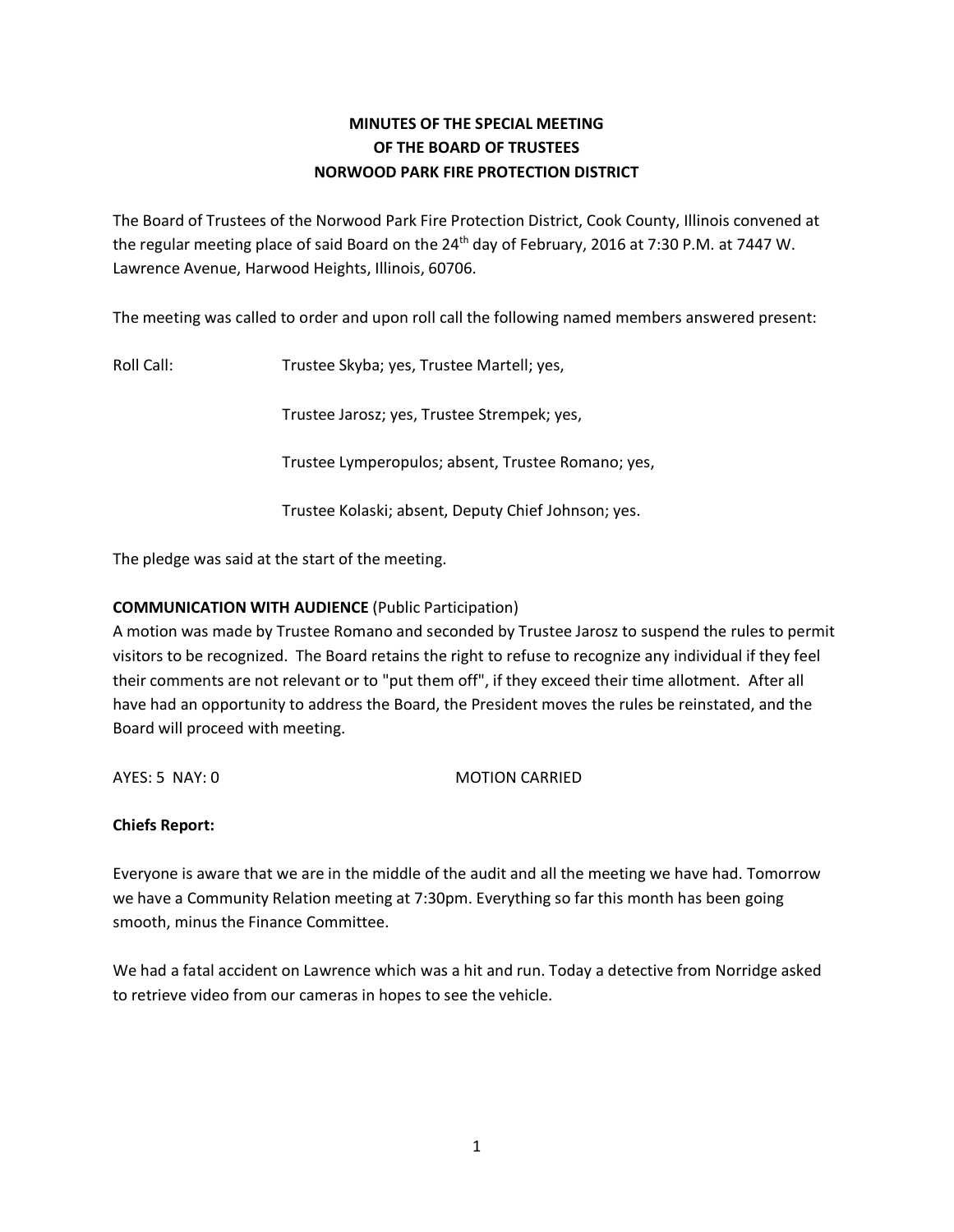Motion by Trustee Martell and seconded by Trustee Strempek to accept the Chief's Report for February  $1<sup>st</sup>$ -24<sup>th</sup>, 2016 as presented by the Deputy Chief.

AYES: 5 NAY: 0 MOTION CARRIED

#### **President Report:**

Trustee Martell stated a lot is going on and many committee meetings, he is proud of the board and the Deputy Chief has done work above and beyond the norm as has Cyndi. We are working to make things better for the District.

### **Committee Reports:**

Finance Committee- Trustee Romano stated they have been working on the audit a lot, having to hold multiple meetings. One of the major issues was due to getting the financial statements so late from the accounting firm. The auditors had to do their work and were in a time crunch. The MD&A is our document and needed changes. Discussion. The depreciation schedule was incorrect and there were corrections needed to be made. GASB 67 & 68 ended up being delayed by Lauterbach. Trustee Martell stated there are things that are going to have to change. We will be changing where we have our actuary done. Right now all our eggs are in one basket and we have Lauterbach doing both payroll and bookkeeping, so we will be looking to take payroll somewhere else and then we can use the Human Resources component of payroll. We are working to make it better and it will be better for next year.

The Paramedic contract bids will be reviewed by the Finance Committee. Discussion of the bids received and what the next steps are due to the large discrepancy in price. The spreadsheet prepared by Deputy Chief Johnson and Cyndi was forwarded to the attorney and he will review and build on that. Discussion.

Trustee Martell would like to call Larry Robins from PSI to tell him that the Board needs more time and will not be ready by March to vote on this, the District would like to continue the contract on a month to month basis until it is decided. Trustee Romano stated that we will review and make a recommendation to the board and see where we go from there. Trustee Jarosz stated that we have to be responsible to the taxpayers.

Trustee Martell stated that Trustee Kolaski, who was unable to be at this meeting due to work, would like to have a class put together like we did a few years ago to review the finance reporting and other financial material. Discussion.

Trustee Skyba asked if the Trustees changing the report could put the liability on the District. Trustee Martell explained that the financials are the Districts and the buck stops here. The outsourced firms are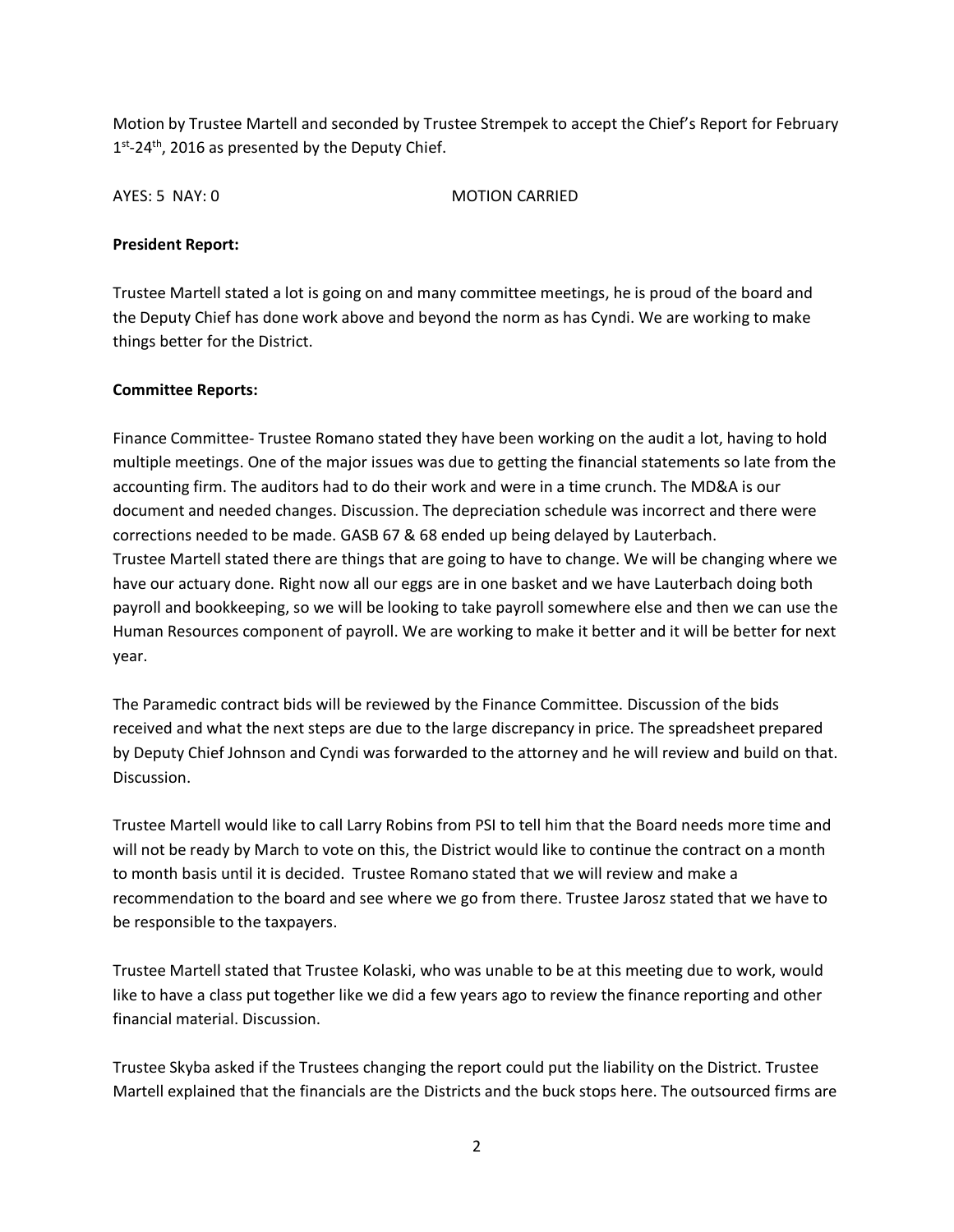there to say that the work is performed by certain standards, but the District owns the reports. Discussion.

Building and Equipment Committee- Deputy Chief is working on the sign and other items. The electric panel work should start next week. Trustee Martell would like to have the inspectors do a walkthrough of our building and create a punch list and have the electrician correct everything.

Information Technology Committee - Chairman Strempek has nothing to report at this time.

Policy Committee- Trustee Skyba stated that they are waiting for the Union to return with their changes from their attorney.

Strategic Planning Committee- Trustee Martell has nothing to report at this time.

Human Capital Committee-Trustee Skyba stated he wants to meet with Trustee Martell to get some guidelines.

Community Relations Committee- Deputy Chief stated there is a meeting tomorrow at 7:30pm. Trustee Jarosz stated we should have more information by then. Discussion.

Pension Fund-Trustee Martell asked for an update with the Nagrocki disability case. Deputy Chief stated that he was subpoenaed on Saturday and retrieved all the records and mailed them out. Discussion.

#### **Old Business:**

None.

#### **New Business**:

Motion by Trustee Martell and seconded by Trustee Romano to accept the audit for the 2015 fiscal year as presented by Knutte & Associates.

Trustee Romano states that we are doing what we should be doing per our auditors and following appropriate standards. Discussion on the financials and liabilities. For the year we are \$(257,129) in the red not including depreciation.